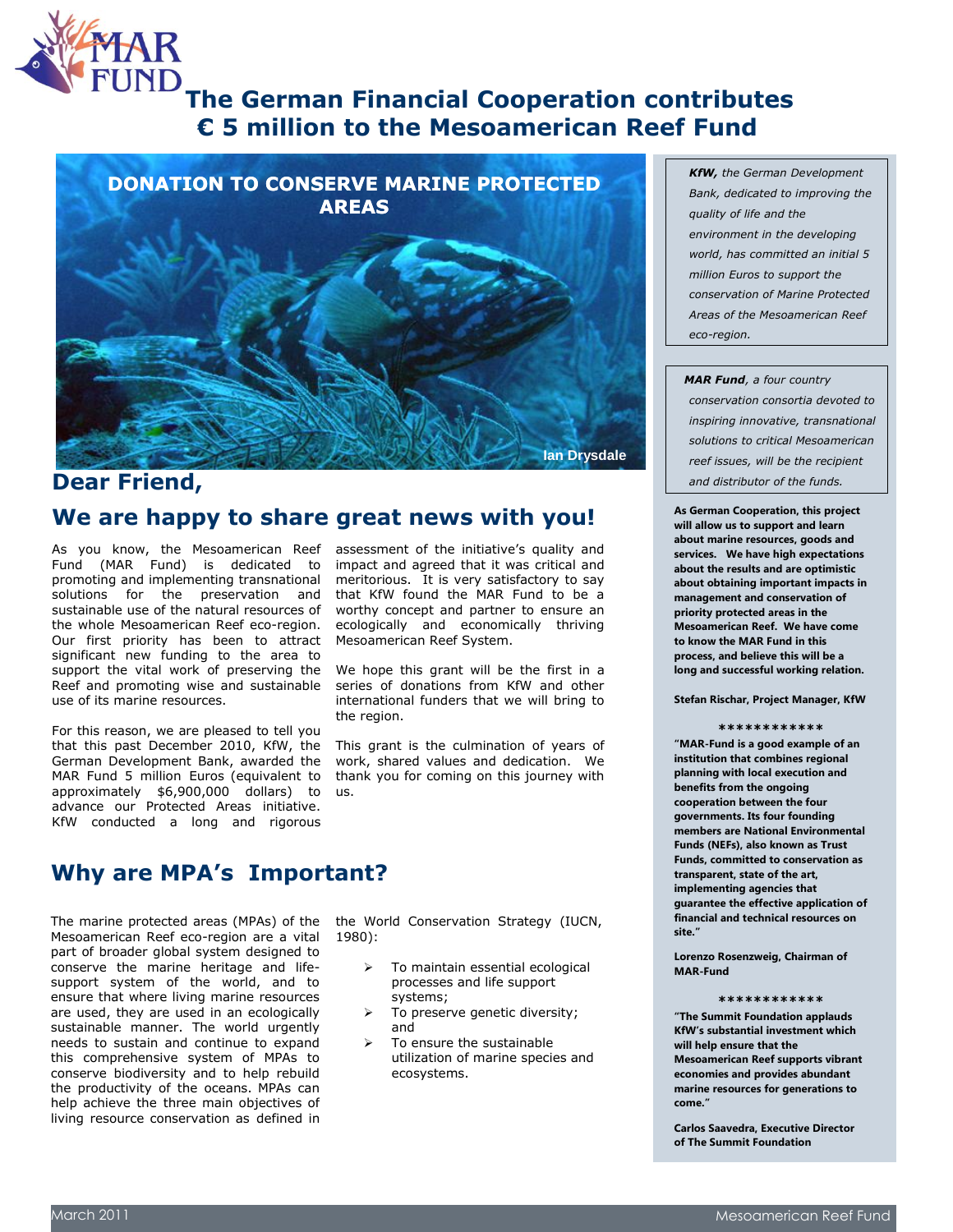

Fourteen coastal and marine protected areas have been flagged as high priorities for preservation and protection within the Mesoamerican Reef ecosystem. The 5 Million Euro donation from KfW, the German Development Bank, will be used to sustain and protect some of the most important and fragile MPA's in the Mesoamerican Reef network.

The preservation and sustainable use of these ecosystems is a vital element of the broader MAR Fund strategy to sustain an ecologically and economically thriving Mesoamerican Reef ecosystem.

The MPA's to be supported by this KfW donation are the following:

- 1. Yum Balam Flora and Fauna Protection Area, Mexico
- 2. Port Honduras Marine Reserve, Belize
- 3. Punta de Manabique Wildlife Refuge, Guatemala
- 4. Sandy Bay West End Marine Reserve, Honduras



### **Figure 1. Priority coastal and marine protected areas**